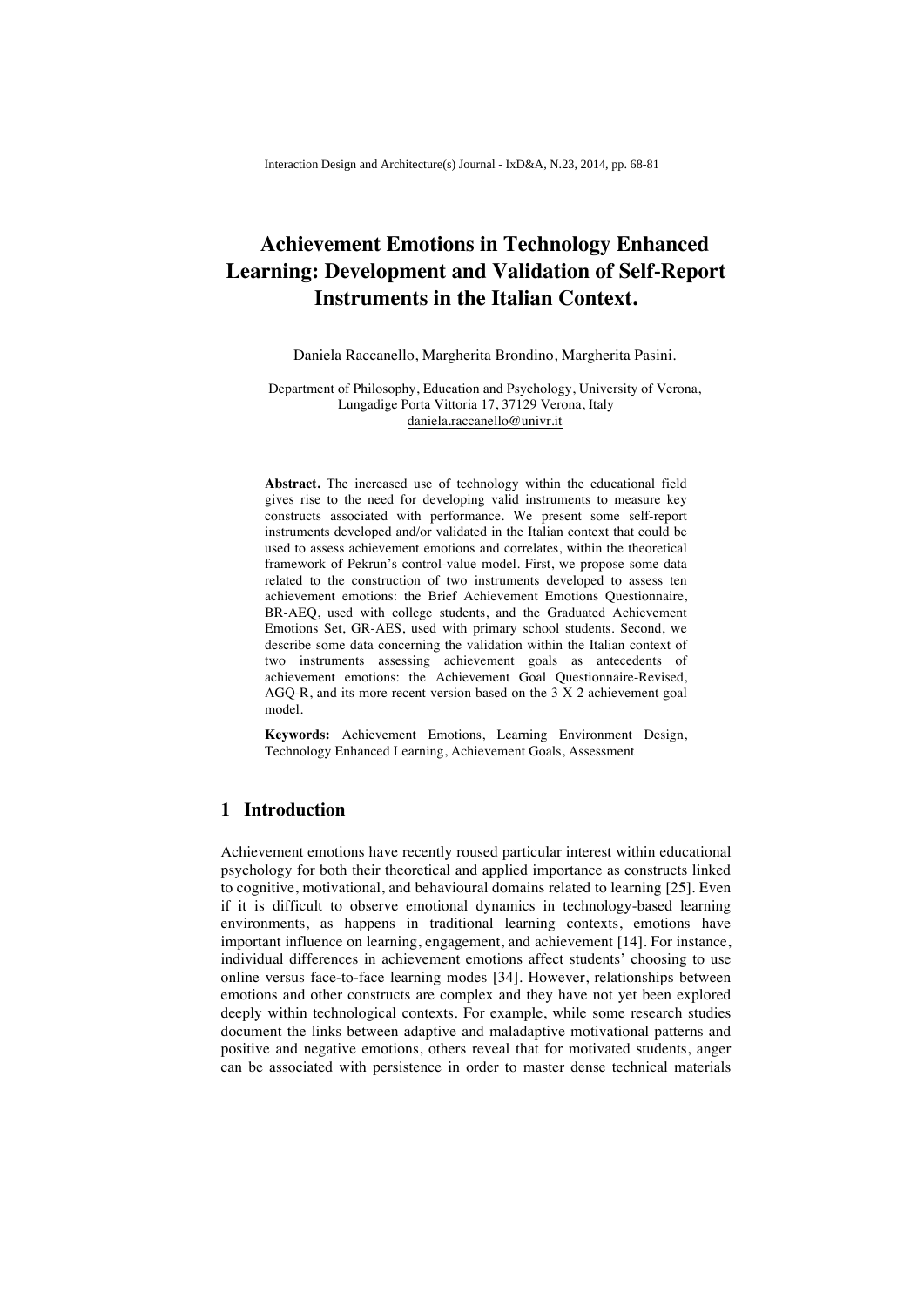[14].

In this work, we aim at presenting some self-report instruments developed and/or validated in the Italian context that could be used to assess achievement emotions and correlates in technology-based learning environments, within the theoretical framework of Pekrun's control-value model [20]. In such contexts, self-report measures concurrent with learning activities are indeed among the most frequently used methodologies, enabling researchers to track moment-tomoment affective states [14]. First, we discuss the construction of two instruments developed to assess ten achievement emotions: the Brief Achievement Emotions Questionnaire, BR-AEQ used with college students [3, 28, 32], and the Graduated Achievement Emotions Set, GR-AES used with primary school students [2, 30, 31]. Second, we discuss the translation and validation into the Italian language of two instruments aimed to assess achievement goals, conceptualized as antecedents of achievement emotions [20]: the Achievement Goals Questionnaire-Revised, AGQ-R [9] used with primary, secondary, and college students [31, 33], and its more recent version based on the 3 X 2 achievement goal model [10], used with college students [3].

In light of the pervasive diffusion of technology within educational contexts, such instruments could be useful for assessing the emotional and motivational dimensions, before, during, or after learning delivered through technological systems.

#### **1.1 Emotions and Correlates in Educational Contexts**

Emotions–as multi-componential phenomena "including affective, cognitive, motivational, expressive, and peripheral physiological processes" [20, p. 316]– have historically been studied in the context of learning as related to causal attribution processes [37] and test anxiety [38]. Only in the last two decades has attention been paid to achievement emotions, rather than to states pertaining to different valences [25]. According to theoretical frameworks such as controlvalue theory, achievement emotions can be defined as those emotions related to achievement activities or outcomes: Activity-related emotions pertain to on-going achievement related activities, while outcome-related emotions pertain to the outcome of these activities. They can also be conceptualized according to two underlying dimensions, valence (positive versus negative emotions) and activation (activating versus deactivating emotions) [20], allowing us to distinguish between positive-activating emotions (e.g., enjoyment, pride, hope), positive-deactivating emotions (e.g., relief, relaxation), negative-activating emotions (e.g., anxiety, anger, shame), and negative-deactivating emotions (e.g., boredom, hopelessness). Even if some research studies suggest the salience of a low number of emotions for deep learning in technological environments–such as engagement/flow, boredom, frustration, and confusion [14]–examining a wider range of emotions has several advantages. It enables us to compare emotional processes typical of traditional versus technological learning settings, and when shallow as opposed to deep learning is involved. In addition, such variety of emotions could be relevant when learning activities have implications for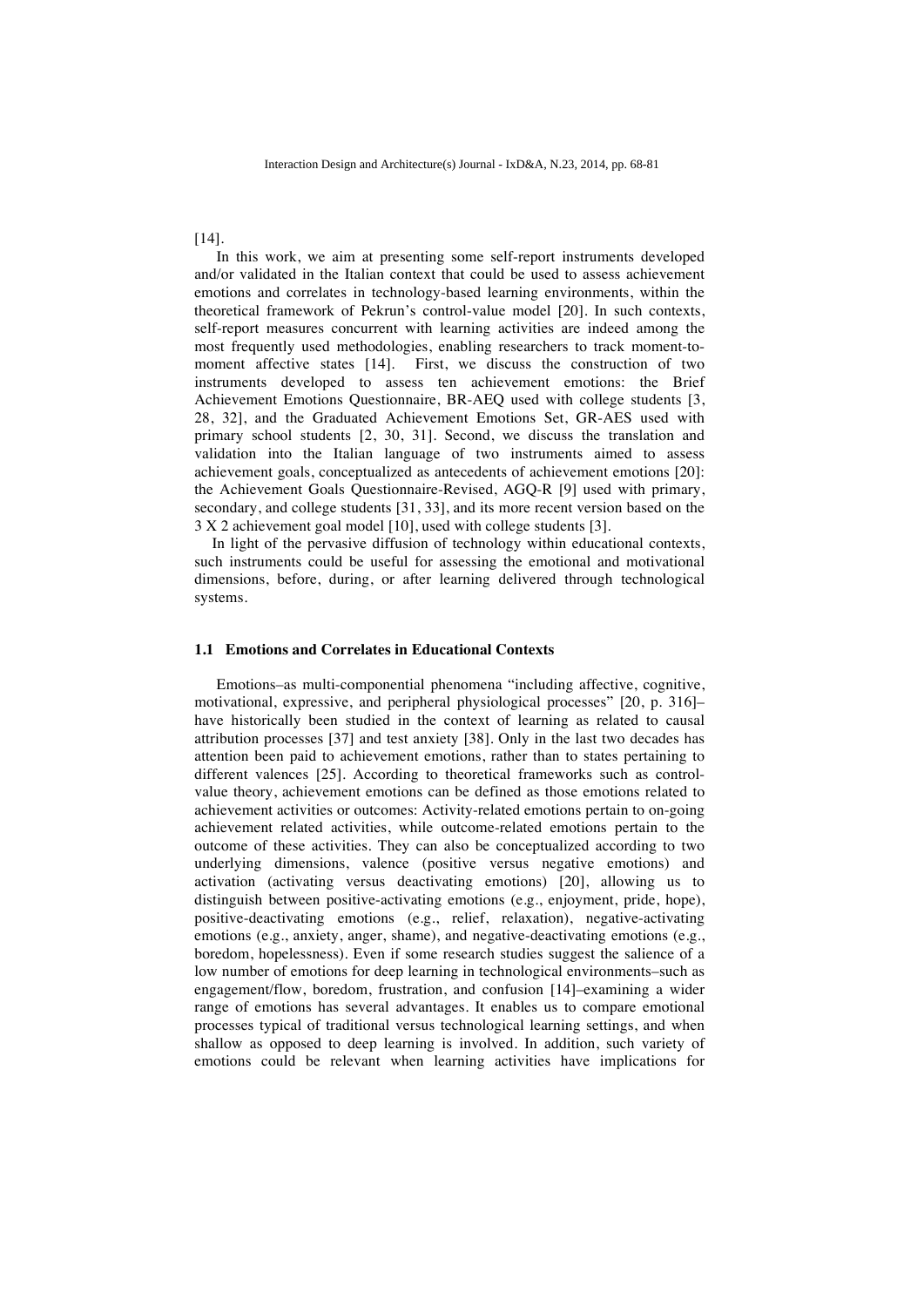technology-based environments in which students do not directly interact with the technology, as in the case of cooperative learning techniques used to develop game prototypes with users. Finally, it is worth noting that recent research studies highlight the nature of the links between achievement emotions as conceptualized by Pekrun [20] and engagement [15], one of the key emotions, for example, characterizing advanced learning technologies [14] amongst mature-aged distance students.

The control-value model, based on assumptions from different theoretical perspectives such as expectancy-value theories of emotions, transactional approaches, and attributional theories [16, 35, 37], considers achievement emotions in terms of their antecedents and outcomes. On the one hand, achievement emotions would deeply influence learning and performance by mediating mechanisms such as motivation, strategy use, and learning regulation. On the other hand, feelings of control–or lack of it–like self-efficacy beliefs and task-value are assumed to be the proximal antecedents of emotions. Among distal antecedents, a key role is played by achievement goals, probably the most popular motivational construct currently investigated [8, 9, 10].

Achievement goals can be defined as "cognitive-dynamic aims that focus on competence", comprising two dimensions: Definition–in terms of mastery and performance constructs–and valence–in terms of approach or avoidance strivings [9, p. 614]. The first dimension, identified back in the eighties [5], refers to criteria for judging competence: For mastery goals, individuals strive to reach competence, while for performance goals individuals, focus on comparisons with others. According to empirical findings, mastery goals had adaptive consequences for learning, while performance goals were associated to maladaptive behaviours [5]. However, these negative consequences (not so univocally found compared to positive consequences of mastery goals) have been recently revised, after the identification of the approach-avoidance dimension that can characterize both performance goals and mastery goals [8]. Specifically, individuals can compare themselves to others in two ways: Striving either to show competence (approach goals) or not show incompetence (avoidance goals).

As a result, the so-called 2 X 2 achievement goal model comprising four kinds of goals has been proposed, including mastery-approach goals, masteryavoidance goals, performance-approach goals, and performance-avoidance goals. The introduction of this distinction has cleared up some previous ambiguous results, according to which, for example, performance goals were linked both to positive outcomes, such as high self-efficacy and effort, and negative outcomes, such as low task persistence. Negative consequences were probably related to performance-avoidance goals, and positive consequences to performanceapproach goals [36]. Considering the most recent developments of achievement goals models, it is worth noting that until now scant attention has been paid to mastery-avoidance goals compared to the other three goals.

Looking at possible relationships between achievement emotions and achievement goals, the literature suggests associations between mastery goals and both activity-focused and outcome-focused emotions, and associations between performance goals and outcome-related emotions [22, 23, 27]. However, the hypothesized matching between valence of goals (as approach or avoidance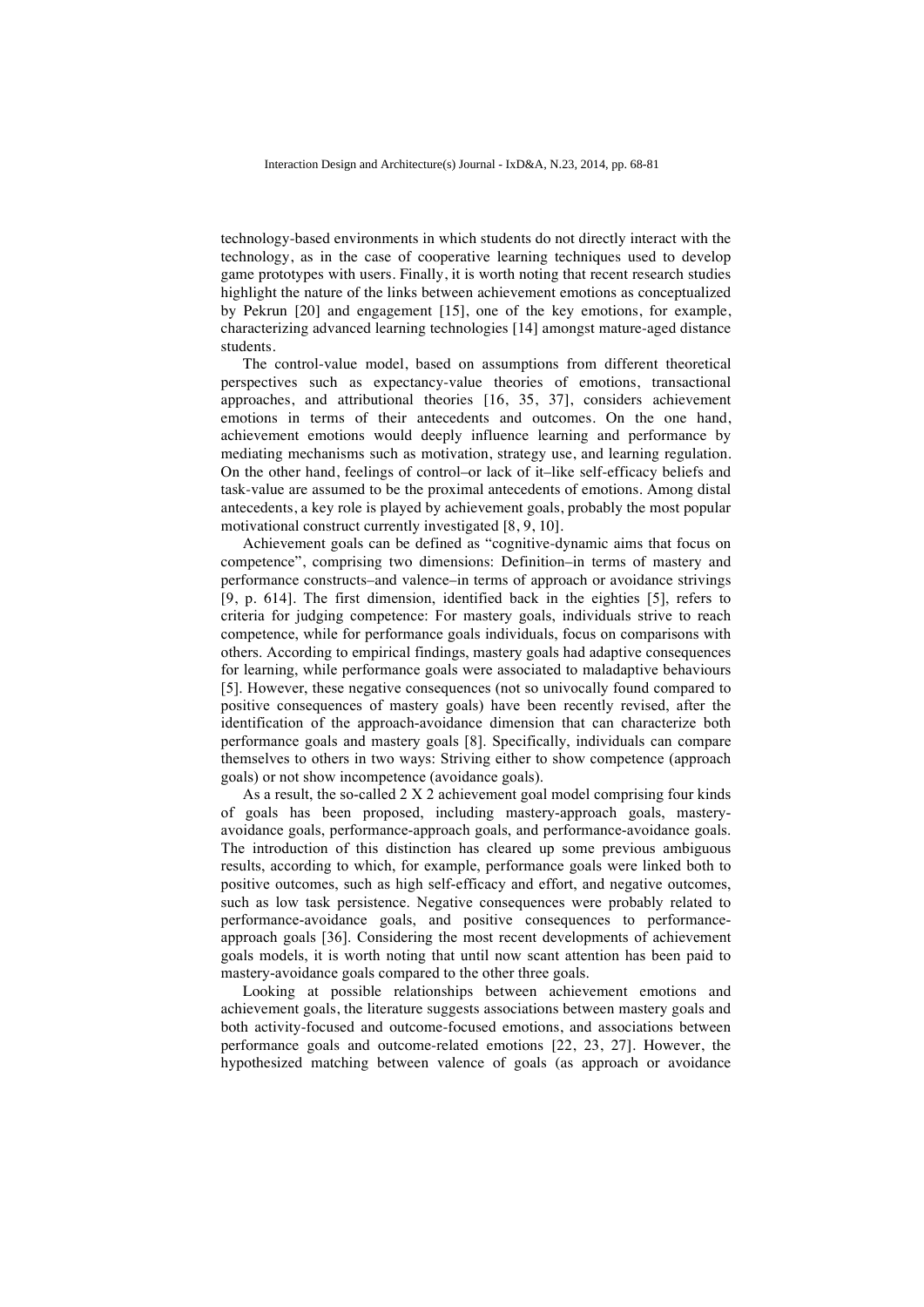strivings) and emotions (as positive or negative) has only been partially supported.

Recently, a further distinction characterizing mastery goals and separating task-based and self-based goals has been proposed, resulting in a 3 X 2 model encompassing six goals: task-approach goals, focused on acquiring competence related to the task; task-avoidance goals, focused on avoiding showing incompetence related to the task; self-approach goals, focused on acquiring competence based on the self; self-avoidance goals, focused on avoiding showing incompetence based on the self; other-approach goals, focused on acquiring competence compared to others; and other-avoidance goals, focused on avoiding showing incompetence compared to others [10]. However, little attention has been paid to the study of the relationships between these six goals and achievement emotions, including a wide range of emotions partially neglected by the literature, such as relief or relaxation.

## **2 Some Instruments to Assess Achievement Emotions and Correlates**

Within educational environments, the sole emotion that has received much attention from both theoretical and applied perspectives is test anxiety [38], with the first inventories dating back to the 1930s [21]. However, in light of the recognized relevance of a wide range of achievement emotions for learning outcomes [25], researchers have recently proposed measures to assess multiple emotions [21]. Among them, a key role is played by self-report measures relying on verbal language, as an economic and privileged way to have access to conscious representations of emotional information [21]. Given the role of achievement goals as distal antecedents of emotions [20], self-report measures of these constructs assume particular salience in learning environments [9, 10].

The increased use of technology within the educational field gives rise to the need for developing valid instruments to measure key constructs rapidly, often taking measurements from many people at one time. The key characteristics of the self-report instruments we propose, such as accuracy in the correspondence between the measured concepts (i.e., achievement emotions and achievement goals) and operationalized items, make them suitable for technology-based environments. The brevity, word simplicity, pictorial support, and answer modality (Likert-type scales) makes them suitable for computer presentation (see for example, Meier et al [19]) which, in turn, has logistical and economic advantages for wide-scale administration.

#### **2.1 Development of Instruments to Assess Ten Achievement Emotions**

Based on findings from previous qualitative and quantitative research studies, Pekrun and colleagues [24] developed a multidimensional measure focused on nine achievement emotions, the Achievement Emotions Questionnaire, AEQ. It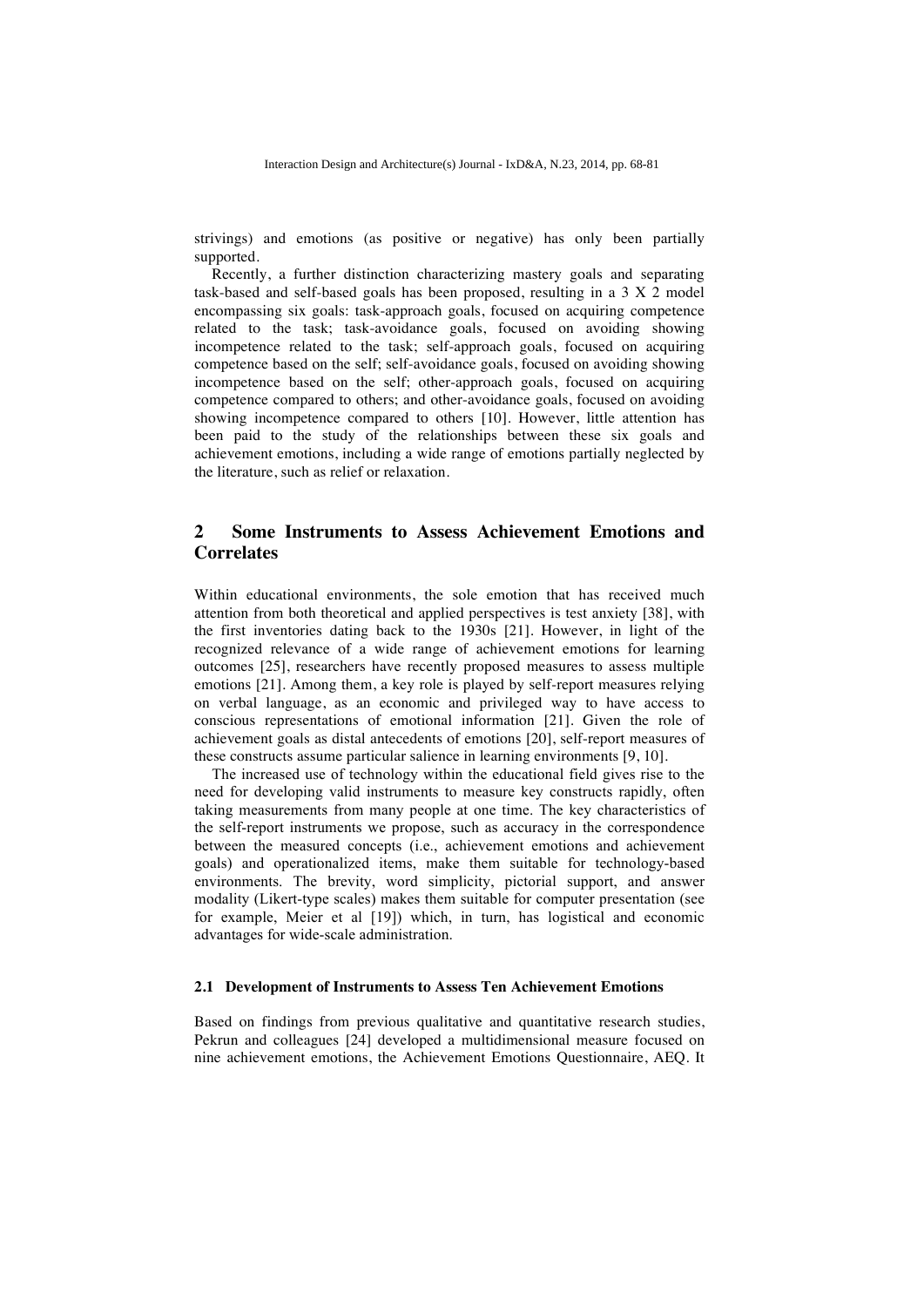was originally used with college students, and comprises different subscales for three settings: class-related emotions, learning-related emotions, and test emotions. For each subscale, items assess different components of emotions in terms of affective, cognitive, physiological, and motivational dimensions. The reliability and structural validity of the AEQ have well established. In addition, it has been shown to have external validity, predicting the role of emotions towards school performance and dropping out of school [21]. Different versions have been adapted from the AEQ for use in specific domains such as mathematics (the AEQ-Mathematics [12]), and for specific age groups (the AEQ-Elementary School [17]). In particular, the AEQ-ES is focused on three emotions, enjoyment, anxiety, and boredom, assessed using graphical displays. However, there is a lack of measurement instruments covering a wide range of achievement emotions and using pictorial representations, which could suit children or individuals with special needs. Such instruments would be particularly useful for TEL products aimed at assessing emotions in learning contexts.

To fill this gap in available measurement tools, we have developed two selfreport instruments focused on a wide range of achievement emotions. These are the Brief Achievement Emotions Questionnaire, BR-AEQ, and the Graduated Achievement Emotions Set, GR-AES. The first instrument has been used with secondary school and college students, while the second instrument with younger students.

**Brief Achievement Emotions Questionnaire, BR-AEQ.** The Brief Achievement Emotions Questionnaire, BR-AEQ, is a self-report questionnaire developed on the basis of the AEQ [24] and designed to assess the intensity of ten achievement emotions. Preliminary data on this instrument have already been discussed [28], involving secondary school students and college students referring to both current school testing and future professional testing–specifically, participating to job selection interviews. In contrast to the AEQ, the BR-AEQ focuses on a larger number of achievement emotions while being shorter to administer. It is a multiitem structured questionnaire that could be adapted for measuring emotional states in different settings, such as learning and testing. In this context, we have administered the BR-AEQ to college students, and have presented data concerning its statistical properties on a sample of students [3]. One particular aim was to investigate the internal validity of the BR-AEQ. The methodology of this project and the main results are summarised below.

*Method.* The participants were 409 Italian college students (mean age: 24 years, range: 20-55; 93% female). Their participation was voluntary, and the data were gathered during the academic year 2011-2012. They were tested while also taking a compulsory test they had to pass to enrol in their second year at the Faculty of Education at the University of Verona. They were administered a version of the BR-AEQ that included 30 items relating to ten achievement emotions: enjoyment, pride, hope, relief, relaxation, anxiety, anger, shame, boredom, and hopelessness. There were three adjectives for each emotion which were presented randomly. The students responded using a 7-point Likert-type scale (1 = *strongly disagree*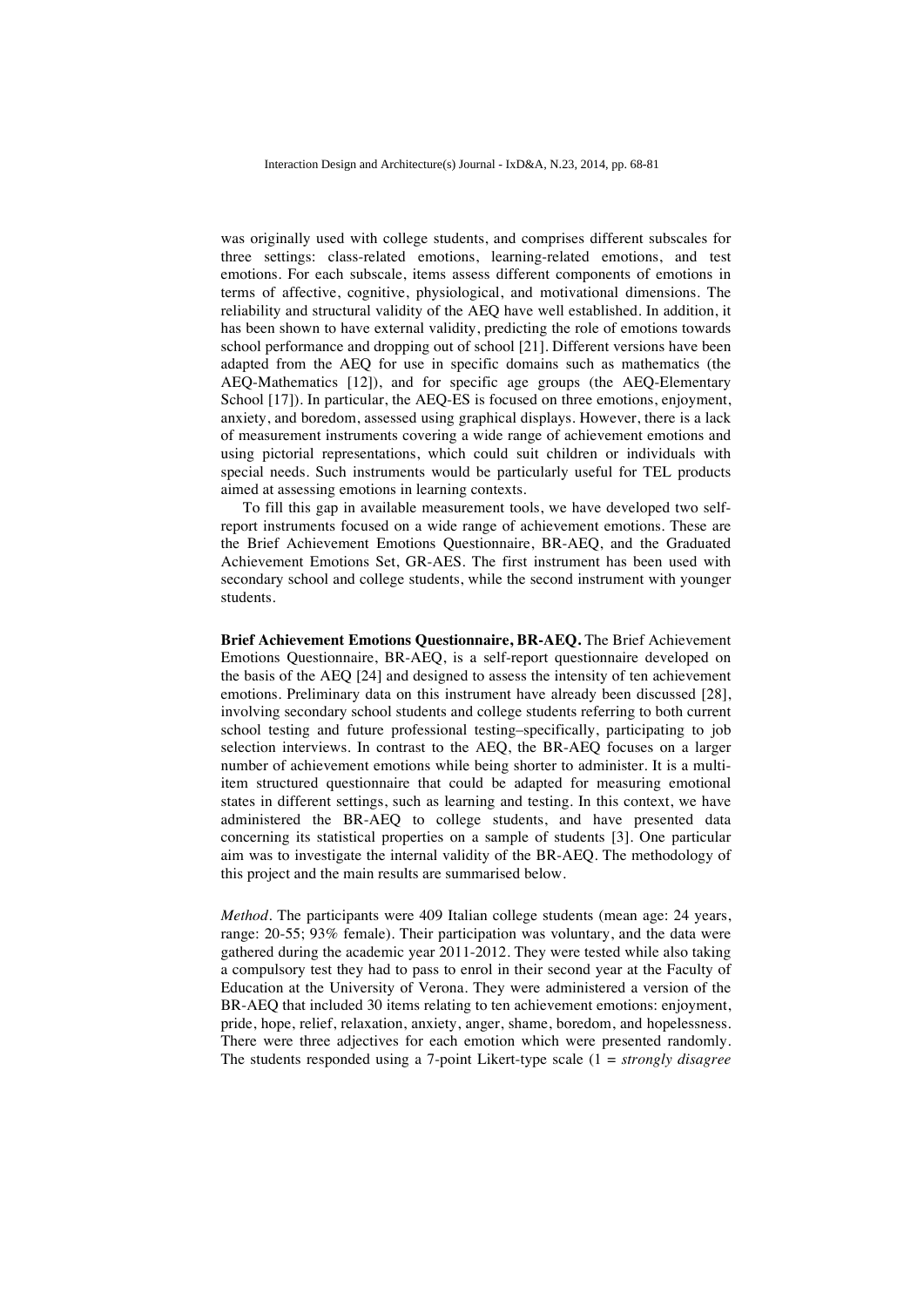and 7 = *strongly agree*). The items were focused on learning exam-relevant material related to the courses the students were attending at the time we administered the BR-AEQ.

*Results.* To investigate the goodness of the factorial structure of the BR-AEQ, we carried out two confirmatory factor analyses (CFA) separated for positive and negative emotions, using AMOS 7.0 [1]. We considered the following fit indexes: Chi-square, comparative fit index (CFI), incremental fit index (IFI), root-meansquare error of approximation (RMSEA), Akaike information criterion (AIC), and Bayesian information criterion (BIC), with CFI and IFI  $\geq$  .90, and RMSEA  $\leq$ .08 as thresh-old values [7].

We tested two models in which items about positive and negative emotions (Figure 1), separately, load on five distinct latent factors. The results indicate that the two latent models adequately fitted the data, for both positive  $(\chi^2(80) =$ 289.50, CFI = .92, IFI = .92, RMSEA = .08, AIC = 369.50, BIC = 530.05) and negative (*χ<sup>2</sup>* (78) = 289.59, CFI = .92, IFI = .93, RMSEA = .08, AIC = 373.59,  $BIC = 542.17$ ) emotions. On the whole, fit indexes are acceptable, and all the loading factors are sufficiently high, i.e., higher than .54.



**Fig. 1.** Factorial structure of the Brief Achievement Emotions Questionnaire, BR-AEQ.

*Discussion.* These preliminary findings support the internal validity of the BR-AEQ amongst first-year college students in a learning context. Subsequently, we have administered the BR-AEQ to other two cohorts of first-year college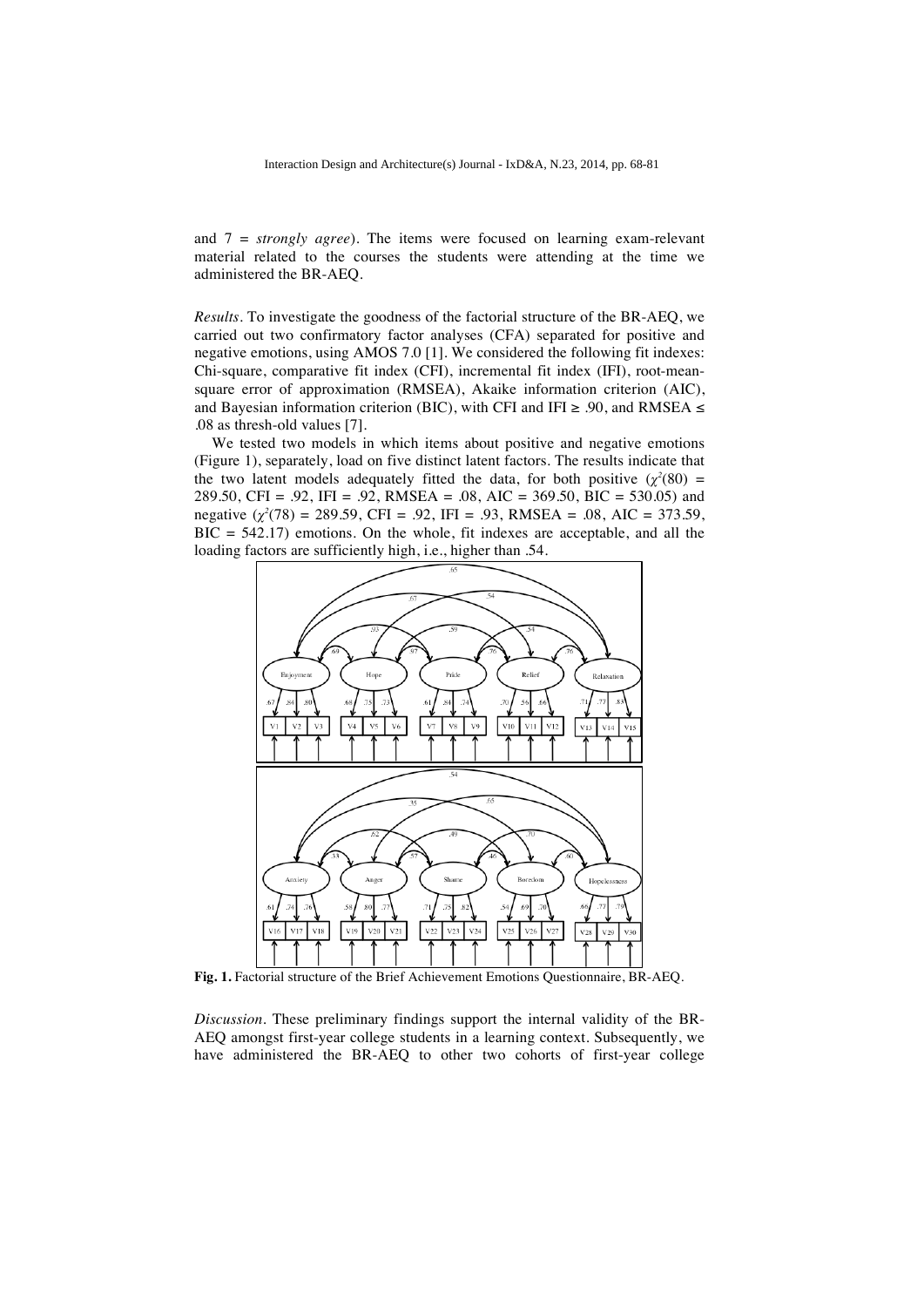students, during the academic years 2012-2013 and 2013-2014, for a total of more than 1,400 participants. We focused on learning and testing settings separately. Currently, statistical analyses are in progress to assess the internal and external validity of the BR-AEQ. For a sub-sample of students, multitrait-multimethod CFAs concerning two moral emotions, pride and shame, have also demonstrated the salience of the distinction between different settings [32]. As a second step, we are using the BR-AEQ online with second and third-year college students to monitor changes in achievement emotions.

**Graduated Achievement Emotions Set, GR-AES.** The Graduated Achievement Emotions Set, GR-AES, is a verbal-pictorial instrument currently under development, aiming to assess the intensity of ten achievement emotions with primary school children [2, 20, 30], thus extending the AEQ-ES [17].

When evaluating children's emotions, instruments in which verbal labels are supported by graphical devices have several advantages, for example favouring more direct access to the semantic network in which emotional information is stored [13]. Such instruments can be used relatively early, given the precocious development of facial recognition abilities, serving the adaptive functions of detecting individuals' emotions that, in turn, favour the appropriate responses to the social context [7]. At the age of two or three, children recognize the facial expressions of basic emotions, and during preschool age they acquire the ability to represent knowledge about the basic expression of emotion through verbal labels; they develop the same abilities on complex emotions a little later [26].

With the wider diffusion of new technologies, affective facial stimuli such as photographs or drawings have increasingly been used in emotion research. There are several sets of stimuli representing facial expressions of emotions, only sometimes specifically devoted to children: They mainly focus on basic emotions, and are composed of graphical stimuli like photographs and computer generated faces, or–less frequently–drawings [e.g., 4, 6, 11, 13]. Scant attention has been paid to the development of sets of drawings including a wide range of achievement emotions, which could be used to evaluate children's emotions related to learning, their antecedents, or their consequences. Drawings are more flexible than photographs, as, for example, the same version of a drawing can be used with children of different ages, avoiding the proliferation of versions adapted to participants' characteristics, which may become a confounding variable. Besides, drawings are particularly familiar to children and are characterized by higher ecological validity than schematic or computerized faces [11].

We are currently working on the construction of the GR-AES, using primary school and college students as subjects. In the first phase of the project, we tested an initial version of a set of ten drawings representing the ten achievement emotions cited above, to obtain data on the cognitive validity of the instrument, through three written tasks: an agreement task, a matching task, and a naming task [29]. Given some critical issues in the correspondence between drawings and emotional labels, we revised the set and gathered data on the cognitive validity of both this second version with the three tasks cited above [30] and the extended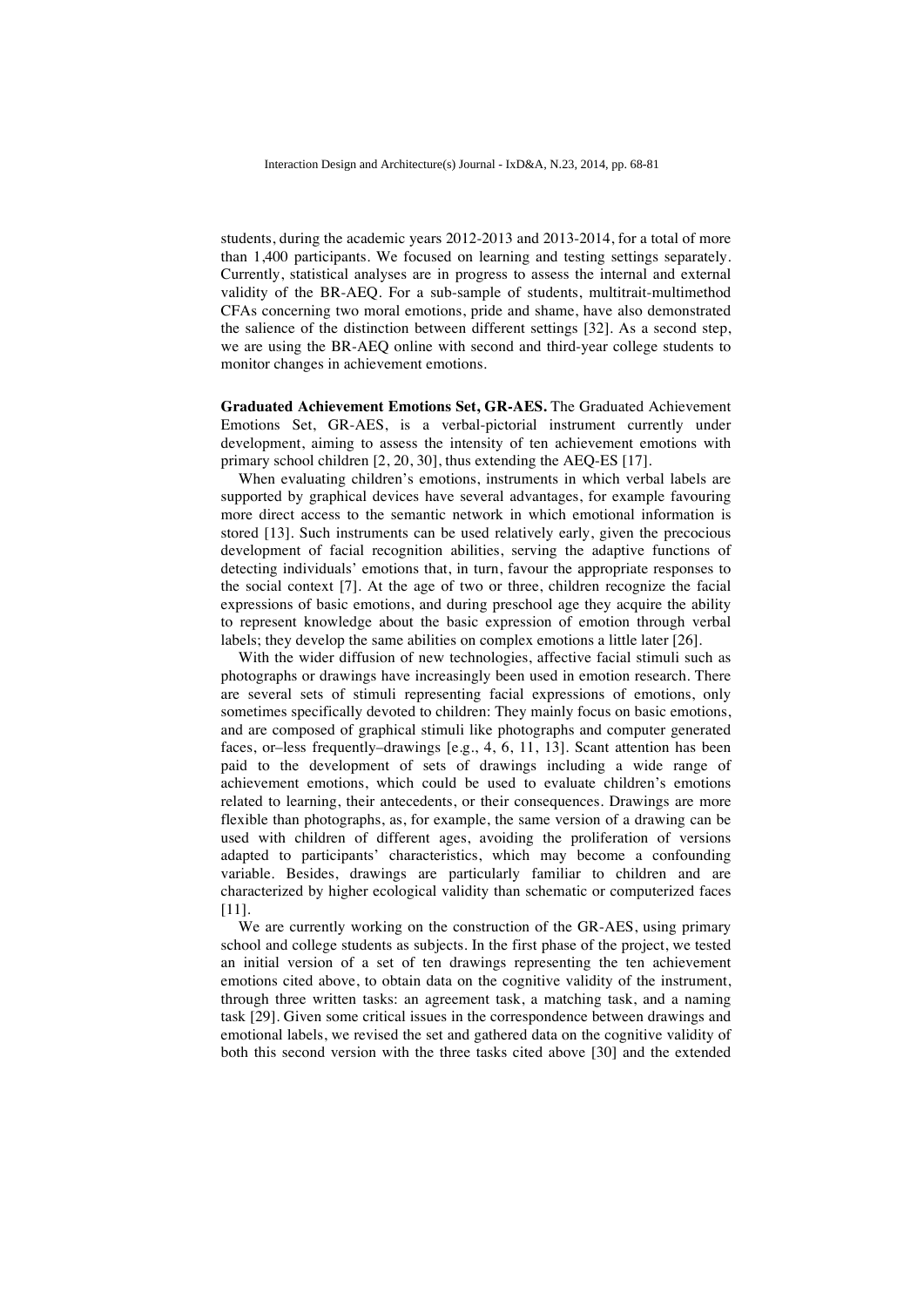graduated version in which each emotion is depicted with five levels of increasing intensity, the GR-AES, through an ordering task [2]. The drawings were made by a professional illustrator, following guidelines developed by Ekman and Friesen [7], with different versions for males and females. We describe the main findings related to the two phases below.

*Phase 1–Method.* For the agreement task, the participants were 46 Italian students (63% female): 13 second-graders (mean age: 8 years 0 months, range: 7 years 6 months-9 years 4 months; for brevity, years and months are separated by a semicolon in the following lines), 13 fifth-graders (mean age: 10;11, range: 10;5-  $11;10$ , and 20 college students (mean age:  $22;7$ , range:  $19;7-38;2$ ). They were asked to evaluate how much they agreed on the correspondence between each of the ten drawings and the hypothesized linguistic emotional label on a 5-point Likert-type scale (1 = *no agreement* and 5 = *very high agreement*).

For the matching task, the participants were 47 Italian students (51% female): 13 second-graders (mean age: 7;10, range: 7;5-8;3), 14 fifth-graders (mean age: 10;10, range: 10;6-11;3), and 20 college students (mean age: 22;6, range: 19;7- 24;2). They were asked to match the labels of ten achievement emotions to the same ten drawings presented in the previous task.

For the naming task, the participants were 53 Italian students (41% female): 14 second-graders (mean age: 7;9, range: 7;5-8;3), 19 fifth-graders (mean age: 10;11, range: 10;5-11;3), and 20 college students (mean age: 22;10, range: 20;4- 27;3). They were asked to write the name of the emotions expressed by each of the ten faces used in the previous tasks.

For the last two tasks, responses were coded as accurate or not (1/0).

*Phase 1–Results and Discussion.* For the agreement task, the median value was 4 (high agreement) for pride, hope, relief, relaxation, shame, and hopelessness, while it was 5 (very high agreement) for enjoyment, anxiety, anger, and boredom.

For the matching task, Chi square tests revealed that the percentage of participants who accurately matched the faces to the corresponding achievement emotions was significantly higher than the chance level for all emotions except for boredom, in which case all the participants gave the accurate response (Table 1).

For the naming task, Chi square tests indicated that the percentage of participants who wrote the accurate term was significantly higher than the chance level for enjoyment, relaxation, anxiety, anger, and shame; for hopelessness, all the responses were accurate (Table 1).

In summary, both in the agreement and in the matching task, the participants' responses were very accurate, indicating that the proposed drawings adequately correspond to the hypothesized achievement emotions. However, the analysis of the responses in the naming task–which requires more elaborate abilities than the other two tasks–reveals some difficulties concerning complex emotions such as pride, hope, relief, and boredom in particular.

**Table 1.** Frequency (percentage) of accurate responses and Chi square tests (degrees of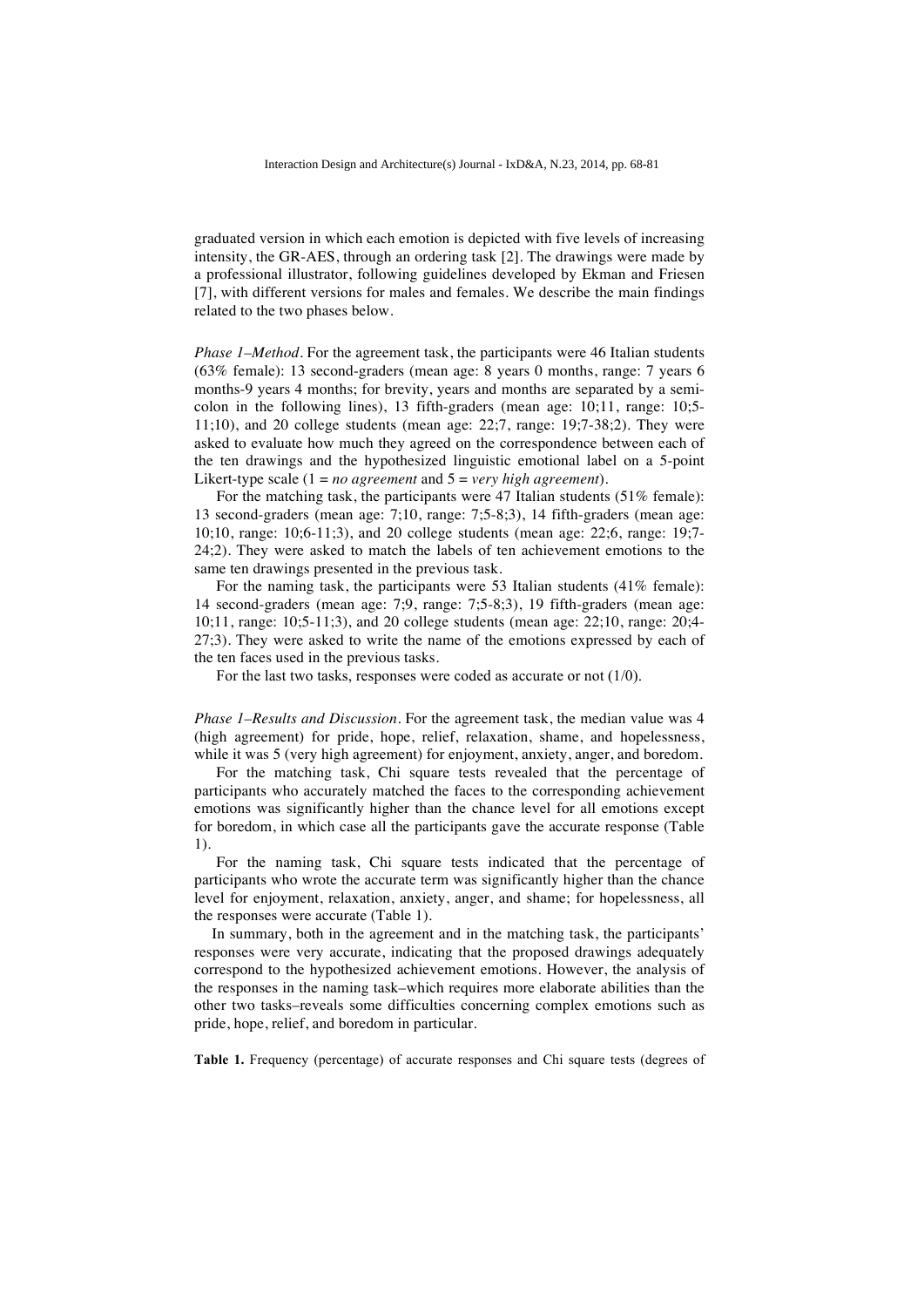| Emotions     |               | Matching Task | Naming Task   |               |  |  |
|--------------|---------------|---------------|---------------|---------------|--|--|
|              | Freq. $(\% )$ | $X^2(1, 47)$  | Freq. $(\% )$ | $X^2$ (1, 53) |  |  |
| Enjoyment    | 42 (89%)      | 29.128***     | 52 (98%)      | 49.075***     |  |  |
| Pride        | 37(79%)       | $15.511***$   | 26 (49%)      | .019          |  |  |
| Hope         | 38 (81%)      | 17.894***     | 35 (66%)      | 5.453*        |  |  |
| Relief       | 41 (87%)      | 26.064***     | 20 (38%)      | 3.189         |  |  |
| Relaxation   | 39 (83%)      | $20.447***$   | 45 (85%)      | 25.830***     |  |  |
| Anxiety      | 40 (85%)      | 23.170***     | 42 (79%)      | 18.132***     |  |  |
| Anger        | 46 (98%)      | 43.085***     | 52 (98%)      | 49.075***     |  |  |
| Shame        | 44 (94%)      | 35.766***     | 39 (74%)      | 11.792***     |  |  |
| Boredom      | 47 (100%)     |               | 10(19%)       | 20.547***     |  |  |
| Hopelessness | 45 (96%)      | 39.340***     | 53 (100%)     |               |  |  |

freedom) for each achievement emotion, for matching and naming tasks (phase 1)

 $*_p$  < .05,  $*_p$  < .01,  $**_p$  < .001.

*Phase 2–Method.* In this phase, only college students were used as a group of experts–given that their general higher cognitive ability is moderately related to emotional intelligence [18]–were involved. The participants were 134 Italian college students: 45 for the agreement task (mean age: 22, range: 18-38; 69% female), 44 for the matching task (mean age: 22, range: 17-49; 66% female), and 45 for the naming task (mean age: 23, range: 18-44; 72% female). The three tasks were the same as in the previous phase, but a second version of the set of ten achievement emotions was developed, after selection of the most appropriate drawing among four alternatives for the critical emotions (i.e., pride, hope, relief, and boredom) by a sample of 259 college students (mean age: 20, range: 18-47; 93% female).

An additional ordering task which includes five drawings of faces of increasing intensity for each of the ten emotions was used to validate the GR-AES. In its final version, for use with children it will have both verbal labels, with intensity ranging from 1 = *not at all* to 5 = *very much*, and pictorial representations. The participants were 78 Italian college students (mean age: 21; range: 20-25; 86% female). For each emotion, they were asked to order five drawings depicting faces with increasing levels of intensity. Responses were coded as accurate or not (1/0).

*Phase 2–Results and Discussion.* For the agreement task, the median value was 3 (medium agreement) for anxiety and pride, 4 (high agreement) for hope, shame, relief, boredom, and relief, while it was 5 (very high agreement) for enjoyment, anger, and sadness.

For the other three tasks, Chi square tests revealed that the percentage of participants who responded accurately was significantly higher than the chance level for all the emotions (Table 2).

In summary, the findings from matching, naming, and ordering tasks showed that the participants evaluated the drawings as corresponding to the hypothesized emotion labels, supporting the utility of the second version of the ten drawings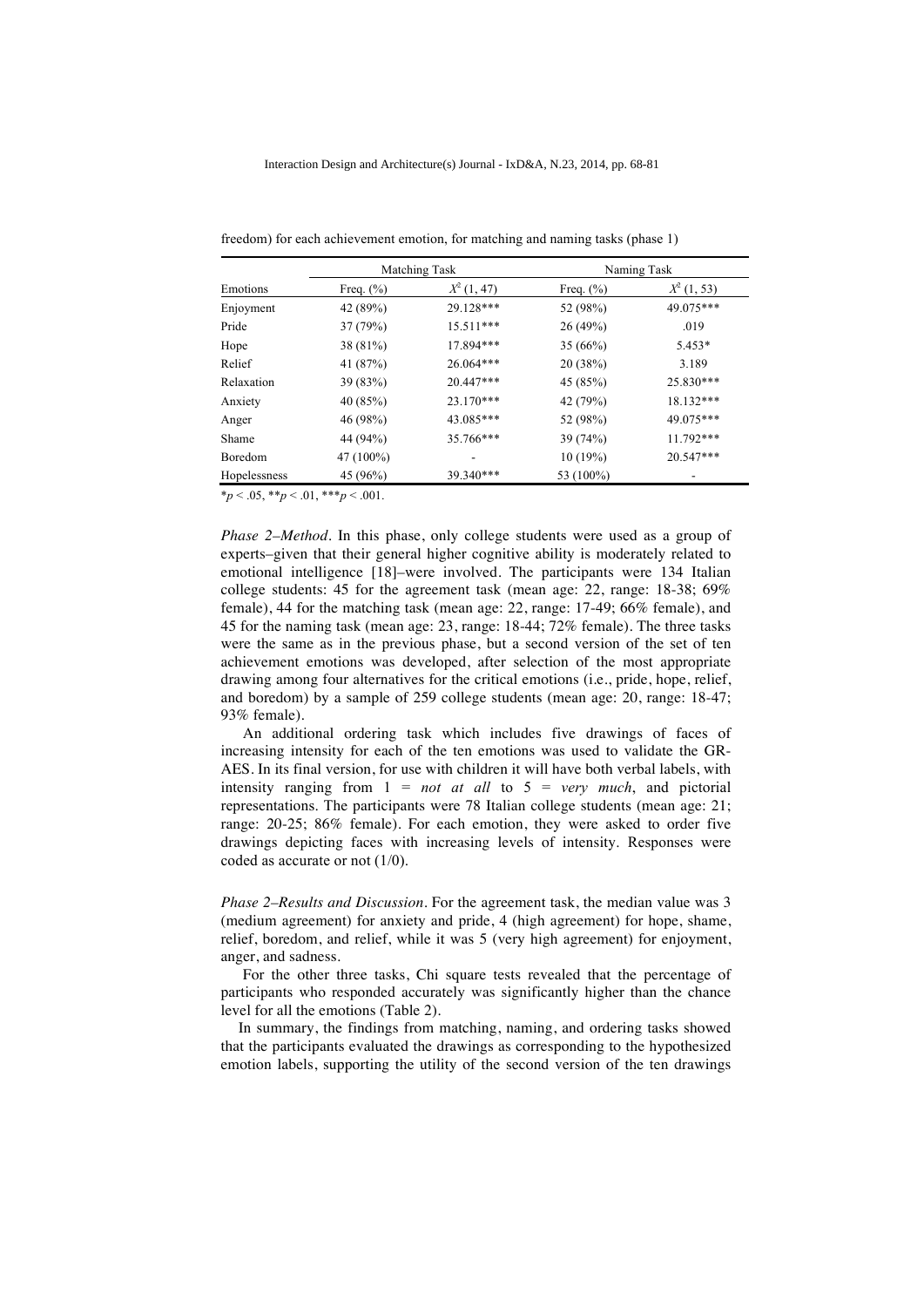and its extension representing different levels of intensity. However, the data from the agreement task suggest that some drawings need to be revised, given that only basic emotions of enjoyment, anger, and sadness were evaluated as fully corresponding to the proposed labels. Therefore, a third revision of the set of drawings is in progress, adhering more strictly to Ekman and Friesen's recommendations [7] and adding postural elements for all the emotions.

|           |  |  |  | <b>Table 2.</b> Frequency (percentage) of accurate responses and Chi square tests (degrees of |  |  |  |
|-----------|--|--|--|-----------------------------------------------------------------------------------------------|--|--|--|
|           |  |  |  | freedom) for each achievement emotion, for matching, naming, and agreements tasks             |  |  |  |
| (phase 2) |  |  |  |                                                                                               |  |  |  |
|           |  |  |  |                                                                                               |  |  |  |

|              | Matching Task<br>Naming Task |               |               |               | <b>Agreement Task</b> |               |  |  |
|--------------|------------------------------|---------------|---------------|---------------|-----------------------|---------------|--|--|
| Emotions     | Freq. $(\% )$                | $X^2$ (1, 44) | Freq. $(\% )$ | $X^2$ (1, 45) | Freq. $(\% )$         | $X^2$ (1, 78) |  |  |
| Enjoyment    | 43 (98%)                     | $40.09***$    | 45 (100%)     |               | 45 (100%)             | 59.28***      |  |  |
| Pride        | 43 (98%)                     | 40.09***      | 33 (73%)      | $9.80**$      | 33 (73%)              | 55.85***      |  |  |
| Hope         | 43 (98%)                     | 40.09***      | 30(67%)       | $5.00*$       | 30(67%)               | 55.85***      |  |  |
| Relief       | 43 (98%)                     | $40.09***$    | 32(71%)       | $8.02**$      | 32 (71%)              | 49.28***      |  |  |
| Relaxation   | 43 (98%)                     | $40.09***$    | 37(82%)       | $18.69***$    | 37 (82%)              | $32.05*$      |  |  |
| Anxiety      | 42 (95%)                     | $36.36***$    | 34(76%)       | $11.76**$     | 34 (76%)              | $5.13***$     |  |  |
| Anger        | 43 (98%)                     | $40.09***$    | 42 (93%)      | 33.80***      | 42 (93%)              | 29.54***      |  |  |
| Shame        | 42 (95%)                     | $36.36***$    | 39 (87%)      | $24.20***$    | 39 (87%)              | $62.82***$    |  |  |
| Boredom      | 43 (98%)                     | $40.09***$    | 39 (87%)      | $24.20***$    | 39 (87%)              | $46.15***$    |  |  |
| Hopelessness | 43 (98%)                     | 40.09***      | 44 (98%)      | $41.09***$    | 44 (98%)              | $43.13***$    |  |  |

 $*_p$  < .05,  $*_p$  < .01,  $**_p$  < .001.

#### **2.2 Translation and Validation of Instruments to Assess Achievement Goals**

Given the relevance of exploring the relationships between achievement emotions and other constructs linked to performance such as motivation in technologybased contexts [14], we are currently working on the validation of some of the leading self-report instruments aimed at assessing achievement goals according to both the  $2 X 2$  and the  $3 X 2$  models  $[9, 10]$ .

**Translation and Validation of a Questionnaire to Assess Achievement Goals according to the 2 X 2 Model.** One of the instruments currently most used to evaluate achievement goals is the Achievement Goal Questionnaire, AGQ [8], which assesses the four goals described in the 2 X 2 model. However, the authors of the AGQ have recently identified some conceptual and methodological problems in their instrument, such as references to values, concerns, or affect rather than goals; lack of separation between aims and underlying reasons; absence of consistency in item content. To solve these problems, they developed the Achievement Goal Questionnaire-Revised, AGQ-R [9], a 12-item questionnaire first tested with American college undergraduates and focusing on their first psychology exam. The analyses supported the structural validity of the AGQ-R: The model distinguishing the four factors was confirmed, and it was characterized by better fit indexes compared to alternative models. Also its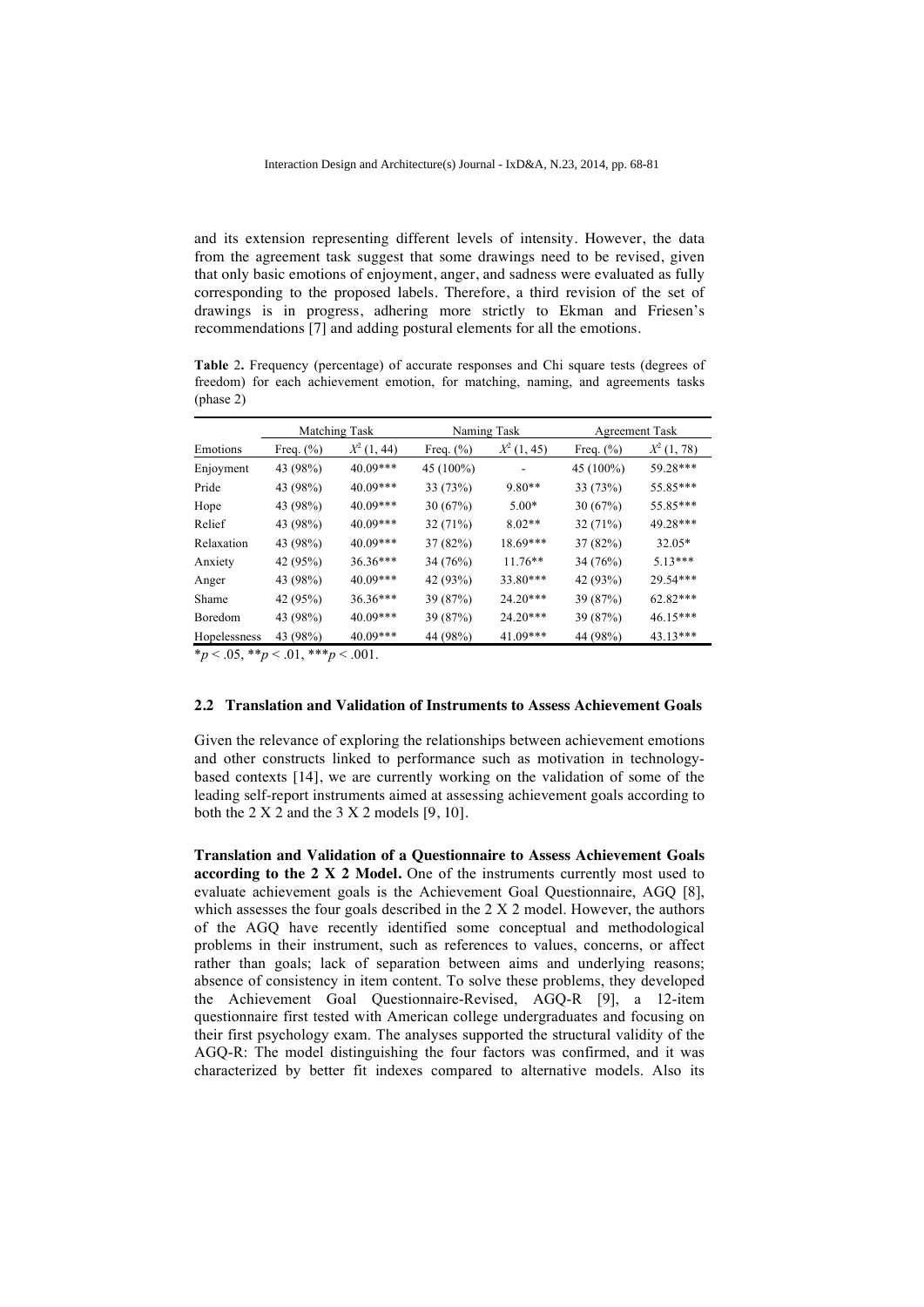predictive validity is supported, considering both antecedents such as need for achievement and fear of failure, and consequences such as intrinsic motivation and achievement.

We translated the AGQ-R into the Italian language, using back-translation to validate the process. We then explored its psychometric properties as a first step preceding a future computerized implementation of the instrument. We adapted it both for college students, referring to a specific course [33], and for primary and secondary school students, referring to two domains, i.e. Italian and mathematics [31]. On the whole, our data support both internal and external validity of the AEQ-R, and measurement invariance across country (Italy, USA), age groups, and gender.

**Translation and Validation of a Questionnaire to Assess Achievement Goals according to the 3 X 2 Model.** As anticipated, a further elaboration of the 2 X 2 model has been recently proposed, and a corresponding questionnaire aimed to assess the six goals was validated [10]. This instrument is an 18-item questionnaire originally tested with German and American college students, referring to test situations. As for the questionnaire referred to the previous model, both internal and external validity have been documented.

We translated the questionnaire into the Italian language, and validated the translation by back-translation. We then administered it to college students, adapting it for two different settings, learning and testing [3, 33]. Again, our data supported both internal and external validity of the instrument. Furthermore, we investigated the relationships between achievement emotions and achievement goals through a path analysis. Our results indicate that task goals predict activityand outcome-related emotions, matched by valence; self-approach goals positively predict one positive activity-related emotion; other-avoidance goals positively predict activity- and outcome-related emotions.

### **3 Discussion and Conclusions**

Nowadays, the role of TEL is assuming an increasing relevance within the educational field, where the mutual links between cognitive, motivational, and affective processes have been only partially documented [14]. However, unlike initial expectations, learning within technological environments is frequently associated with negative emotions such as boredom, frustration, and confusion, usually negatively correlated to performance and implying disengagement [14]. Therefore, in order to promote positive emotions and diminish negative emotions, there is a need for further theoretical and empirical knowledge concerning salience of emotions and nature of causal antecedents [14]. To reach this goal, there is a need for the development of methodologies designed to measure emotions, taking into account the constraints and the resources typical of technological environments.

In this light, the development of valid instruments designed to assess achievement emotions in different contexts, such as within technology-based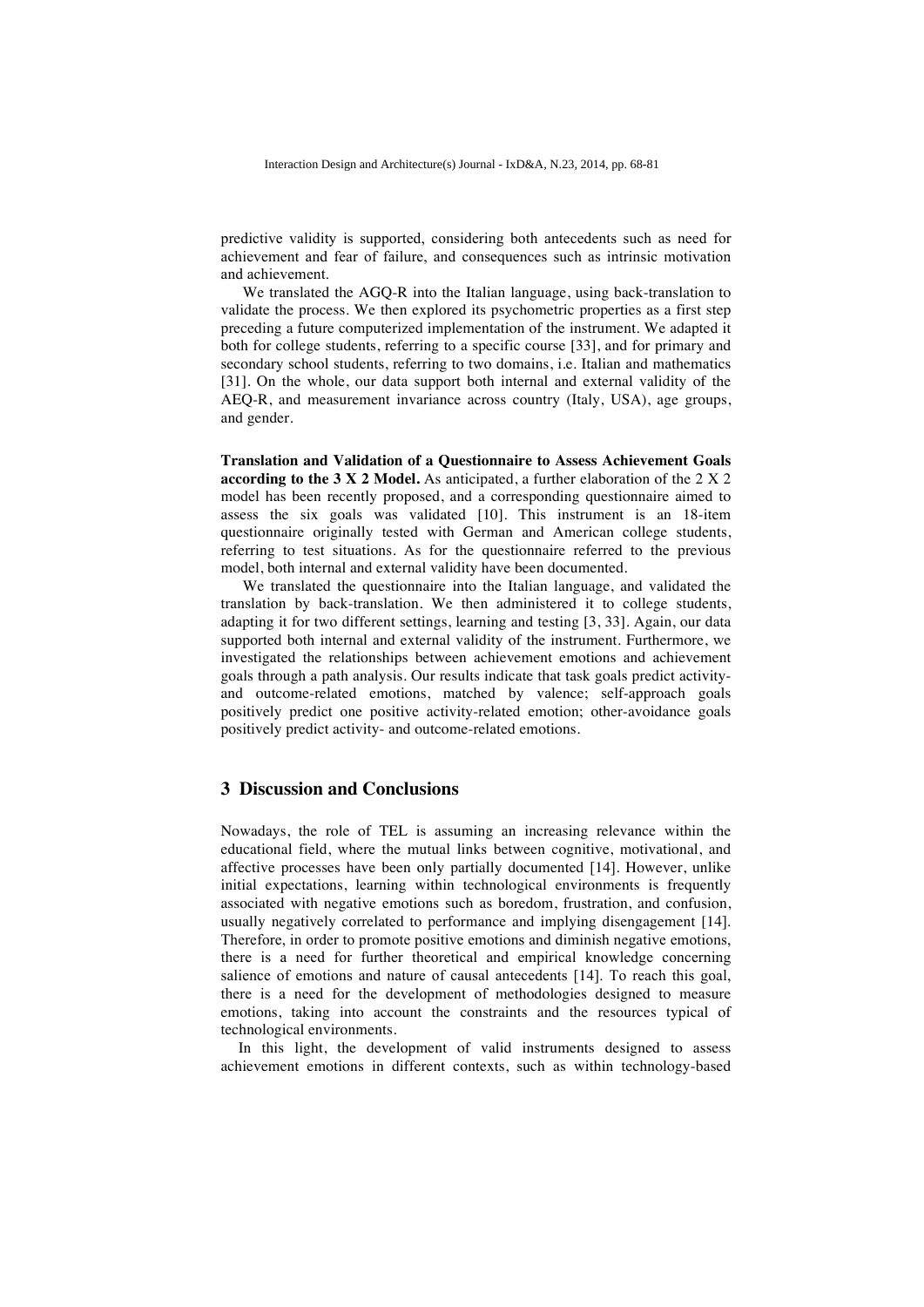learning environments, assumes high priority. In this work, we have proposed two self-report measures focused on a wide range of achievement emotions–i.e. the Brief Achievement Emotions Questionnaire, BR-AEQ, and the Graduated Achievement Emotions Set, GR-AES–to be used with adults and children, with Pekrun's control-value model as the theoretical framework [20]. In addition, we have presented two questionnaires–i.e. the Achievement Goal Questionnaire-Revised, AGQ-R [9] and its more recent version based on the 3 X 2 achievement goal model [10]–validated in the Italian context, to assess achievement goals as a way to understand more deeply the complex processes related to learning.

Due to their self-report nature, such instruments have some limitations, related to social desirability effects, assumptions about sufficient levels of metaknowledge of emotions, or cultural differences in the meaning of emotional terms and/or pictorial representations [21, 14]. On the one hand, some problems concerning desirability could be solved assuring confidentiality to the participants, while cultural differences could be addressed through measurement invariance analyses or verbal probing techniques. On the other hand, other limitations could be dealt with triangulating different methodologies, such as observational approaches, neuroimaging, and peripheral physiological measures [21, 14].

However, self-report instruments as those proposed in this paper still have the great advantage of enabling a direct access to all the different emotional components consciously experienced by individuals in achievement contexts, and specifically to cognitive and affective components, particularly salient for performance outcomes in technology-based learning environments.

#### **Acknowledgements**

The authors wish to thank the teachers and students involved in the studies, and Rob Hall for language help.

### **References**

- 1. Arbuckle, J.L.: Amos (Version 7.0) [computer program], SPSS, Chicago, (2006)
- 2. Bressanini, M., Raccanello, D., Bianchetti, B.: Graduated Achievement Emotions Drawings (GR-AED): Dati preliminari su uno strumento per valutare l'intensità delle emozioni di riuscita [Graduated Achievement Emotions Drawings (GR-AED): Preliminary data on an instrument to assess intensity of achievement emotions]. Poster presented at the XXVII AIP (Associazione Italiana di Psicologia, Italian Association of Psychology) Conference, Developmental and Educational Section, University of Calabria, Italy (2014)
- 3. Brondino, M., Raccanello, D., Pasini M.: Achievement goals as antecedents of achievement emotions: The 3 X 2 achievement goal model as a framework for learning environments design, Advances in Intelligent and Soft Computing, 292, pp. 53--60 (2014)
- 4. De Sonneville, L.M.J., Verschoor, C.A., Njiokiktjien, C., Op het Veld, V., Toorenaar, N., Vranken, M.: Facial identity and facial emotions: Speed, accuracy, and processing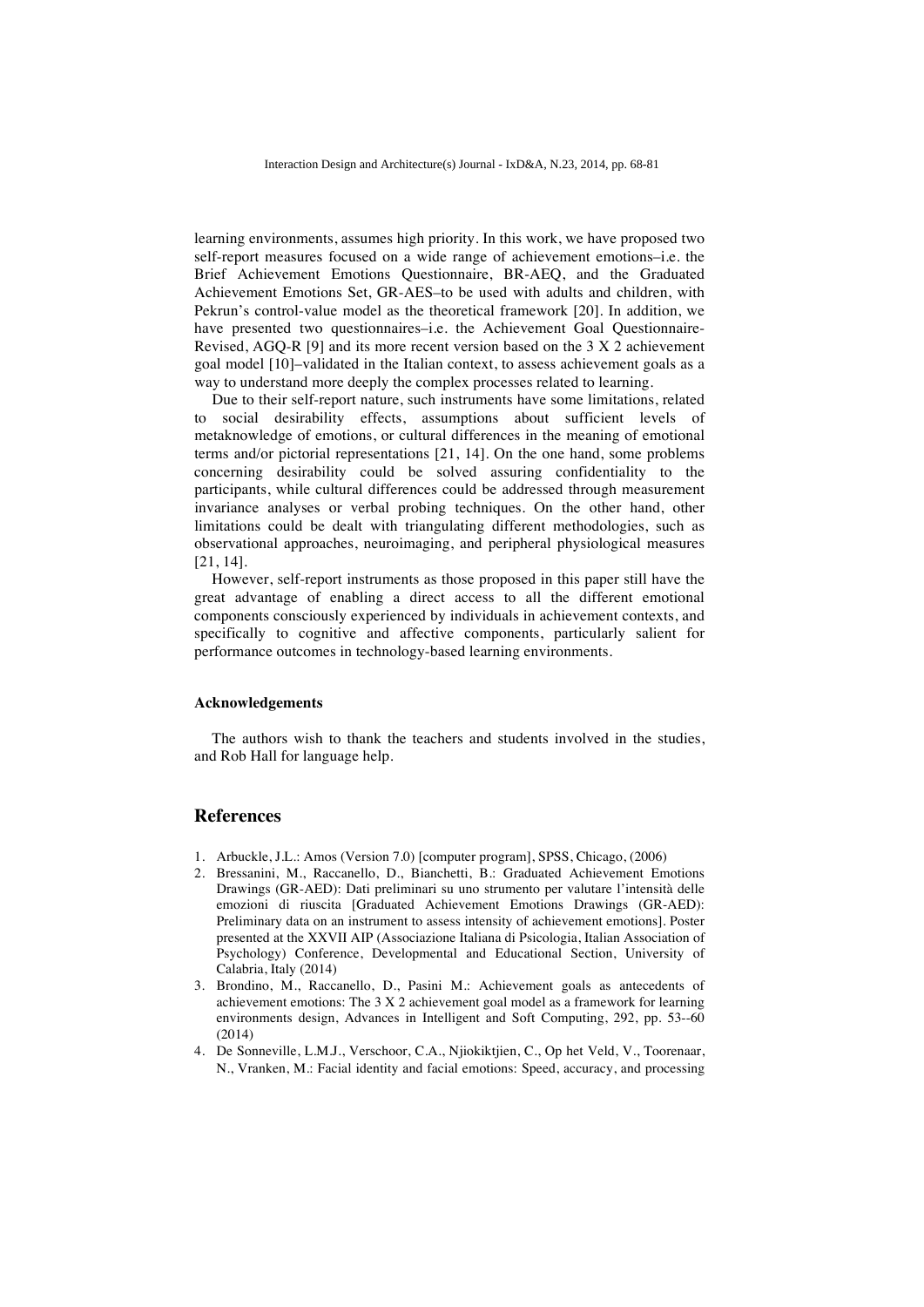strategies in children and adults, Journal of Clinical and Experimental Neuropsychology, 24(2), pp. 200--213 (2002)

- 5. Dweck, C.S., Leggett, E.L.: A social-cognitive approach to motivation and personality, Psychological Review, 95(2), pp. 256--273 (1988)
- 6. Egger, H.L., Pine, D.S., Nelson, E., Leibenluft, E., Ernst, M., Towbin, K.E., Angold, A.: The NIMH Child Emotional Faces Picture Set (NIMH-ChEFS): A new set of children's facial emotion stimuli, International Journal of Methods in Psychiatric Research, 20(3), pp. 145--156 (2011)
- 7. Ekman, P., Friesen, W.V., Hager, J.C.: Facial Action Coding System, A Human Face, Salt Lake City, UT, (2002)
- 8. Elliot, A.J., McGregor, H.: A 2 X 2 achievement goal framework, Journal of Personality and Social Psychology, 80(3), pp. 501--519 (2001)
- 9. Elliot, A.J., Murayama, K.: On the measurement of achievement goals: Critique, illustration, and application, Journal of Educational Psychology, 100(3), pp. 613--628 (2008)
- 10. Elliot, A.J., Murayama, K., Pekrun, R.: A 3 X 2 achievement goal model, Journal of Educational Psychology, 103(3), pp. 632--648 (2011)
- 11. Fox, E., Russo, R., Bowles, R., Dutton, K.: Do threatening stimuli draw or hold visual attention in subclinical anxiety?, Journal of Experimental Psychology, 130(4), pp. 681- -700 (2001)
- 12. Frenzel, A.C., Thrash, T.M., Pekrun, R., Goetz, T.: Achievement emotions in Germany and China: A cross-cultural validation of the Academic Emotions Questionnaire-Mathematics, Journal of Cross-Cultural Psychology, 38(3), pp. 302--309 (2007)
- 13. Goeleven, E., De Raedt, R., Leyman, L., Verschuere, B.: The Karolinska Directed Emotional Faces: A validation study, Cognition and Emotion, 22(6), pp. 1094--1118 (2008)
- 14. Graesser, A.C., D'Mello, S.K., Strain, A.C.: Emotions in advanced learning technologies. In R. Pekrun, L. Linnenbrick-Garcia (Eds.), International handbook of emotions in education, pp. 473--493, Taylor and Francis, New York, (2014)
- 15. Kahu, E., Stephens, C., Leach, L., Zepke, N.: Linking academic emotions and students' engagement: Mature-aged distance students' transition to university, Journal of Further and Higher Education, pp. 1--17 (2014 online)
- 16. Lazarus, R.S., Folkman, S.: Stress, appraisal, and coping. Springer, New York, (1984)
- 17. Lichtenfeld, S., Pekrun, R., Stupnisky, R.H., Reiss, K., Murayama, K.: Measuring students' emotions in the early years: The Achievement Emotions Questionnaire– Elementary School (AEQ-ES), Learning and Individual Differences, 22(2), pp. 190-- 201 (2012)
- 18. Mayer, J.D., Caruso, D.R., Salovey, P.: Emotional intelligence meets traditional standards for an intelligence, Intelligence, 27(4), pp. 267--298 (1999)
- 19. Meier, A.M., Reindl, M., Grassinger, R., Berner, V.D., Dresel, M.: Development of achievement goals across the transition out of secondary school. International Journal of Educational Research, 61, pp. 15--25 (2013)
- 20. Pekrun, R.: The control-value theory of achievement emotions: Assumptions, corollaries, and implications for educational research and practice, Educational Psychology Review, 18(4), pp. 315--341 (2006)
- 21. Pekrun, R., Bühner, M.: Self-report measures of academic emotions. In R. Pekrun, L. Linnenbrick-Garcia (Eds.), International handbook of emotions in education, pp. 561-- 579, Taylor and Francis, New York, (2014)
- 22. Pekrun, R., Elliot, A.J., Maier, M.A.: Achievement goals and discrete achievement emotions: A theoretical model and prospective test, Journal of Educational